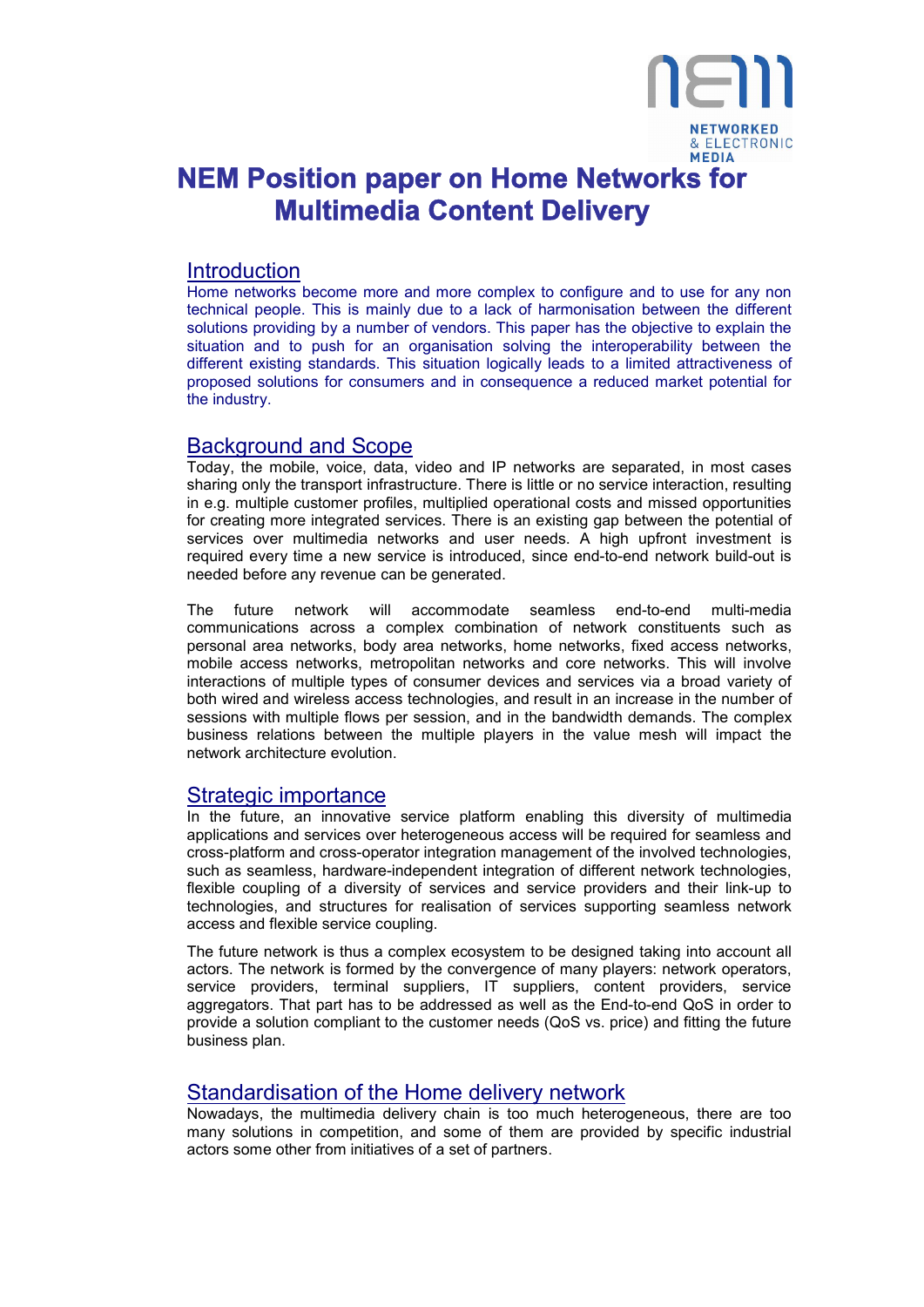

In order to help the market development, there is a need to clean all these solutions into a less complex standards scenario that will help end users to equip their home without having in mind the complexity of interoperability.

In particular, there are many type of devices connected at home from sensors to consumer electronics which does not require the same connectivity (bandwidth, wire/wireless, QoS, …). Such complexity needs to be studied with the objective to give end user easy to install and to use solutions which hide all the technical complexity. In addition, the complexity added by the extension of the home environment to the apartment building level, requires ensuring a seamless interconnection of devices and networks.

IETF is addressing those aspects, and strong links have to be developed with them in order that our requirements are fully taken into consideration. For instance, DCCP (Datagram Congestion Control Protocol), IPPM (IP Performance Metrics), PCN (Congestion and Pre-Congestion Notification), RMT (Reliable Multicast Transport), TSVWG (Transport Area Working Group), AVT (Audio/Video Transport), MEDIACTRL (Media Server Control), MMUSIC (Multiparty Multimedia Session Control), P2PSIP (Peer-to-Peer Session Initiation Protocol), SIGTRAN (Signaling Transport simple SIP for Instant Messaging and Presence Leveraging Extensions), SIP (Session Initiation Protocol), SIPPING (Session Initiation Proposal Investigation), SPEECHSC (Speech Services Control), SPEERMINT (Session PEERing for Multimedia INTerconnect), XCON (Centralized Conferencing) are working groups which should interest NEM SRA.

But, NEM strongly supports, above all, the ETSI/TISPAN/WG5 as the future European Standard for home networking. NEM is also encouraging collaborative research in that area in order to validate choices that should be done in the standardisation groups.

### About ETSI/TISPAN/WG5

### **ETSI/TISPAN/WG 5 responsibilities :**

- Analysing possible impacts on the "customer environment" derived from the high level system requirements for the support of the TISPAN defined services and capabilities with specific reference to the higher layers. The customer environment is intended as the customer network composed by customer gateway , end user equipment, network segments (physical wired or wireless connections between customer network elements), network adapters (performing a L1/L2 conversion between different network segments) and nodes (network adapters with L3 routing capabilities).

The NGN architecture, procedures, protocols and interfaces already defined by the other WGs will be considered as the reference starting point to define these detailed requirements within the customer environment.

As a result of the first activity, define some set of requirements to be applied to the customer environment elements (customer devices and customer network gateways). If, based on the evolution of user needs or usage scenarios, modifications of the existing NGN is foreseen, the WG will forward the specific requirements to the other WGs having the responsibility of defining specifications for the NGN architecture, procedures, protocols and interfaces, and for IMS control platform.

Due to the particularities of the customer network gateways, other WGs in TISPAN may foresee modifications in such entity derived from the NGN solutions. Interaction with those working groups will be sought.